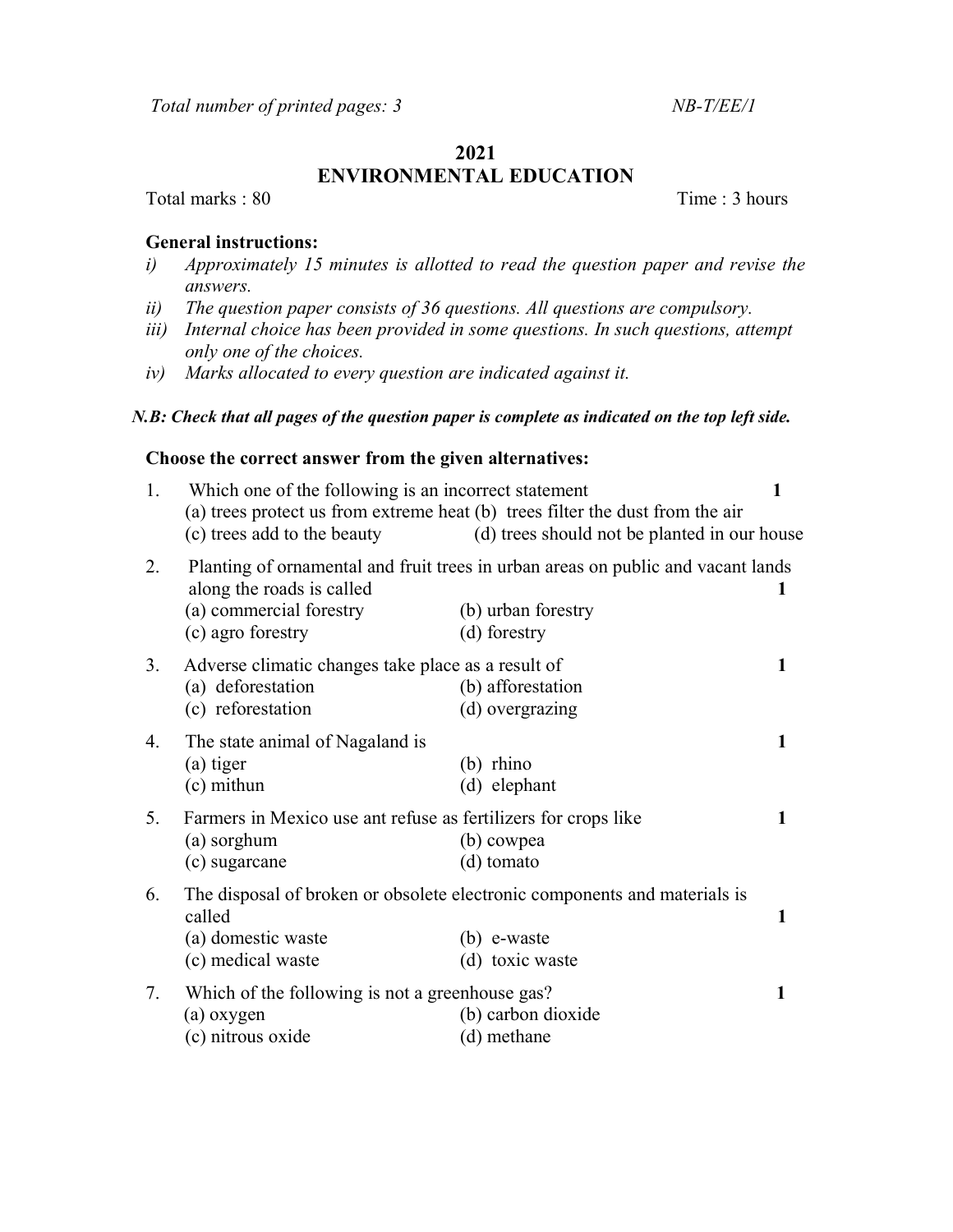| 8.                                                                                    | Tsunami is Japanese word which means<br>(a) sea waves<br>(c) harbour waves                   | (b) tidal waves<br>(d) waves                                                                          | 1                |  |  |  |
|---------------------------------------------------------------------------------------|----------------------------------------------------------------------------------------------|-------------------------------------------------------------------------------------------------------|------------------|--|--|--|
| 9.                                                                                    | For an environmentally safe product, consumers should look for<br>(a) agmark<br>(c) woolmark | (b) hall mark<br>(d) ecomark                                                                          | 1                |  |  |  |
| 10.                                                                                   | promoting the protection of<br>(a) habitat<br>(c) environment                                | World Wide Fund is an international agency doing commendable work in<br>(b) wildlife<br>(d) ecosystem | 1                |  |  |  |
| Answer the following questions in one word or one sentence not exceeding<br>15 words: |                                                                                              |                                                                                                       |                  |  |  |  |
| 11.                                                                                   | Write the meaning of the word 'zabo'.<br>1                                                   |                                                                                                       |                  |  |  |  |
| 12.                                                                                   | What is aquaculture?                                                                         |                                                                                                       |                  |  |  |  |
| 13.                                                                                   | Write the full form of CFC's.                                                                |                                                                                                       |                  |  |  |  |
| 14.                                                                                   | State one cause of catching fire.                                                            |                                                                                                       |                  |  |  |  |
| 15.                                                                                   | Who is a consumer?                                                                           |                                                                                                       |                  |  |  |  |
| 16.                                                                                   | State the cause for extinction of cold water fish trout.<br>1                                |                                                                                                       |                  |  |  |  |
| Answer the following questions in about 20 - 30 words:                                |                                                                                              |                                                                                                       |                  |  |  |  |
| 17.                                                                                   | Mention any two measures involved in conservation and management of water. 2                 |                                                                                                       |                  |  |  |  |
| 18.                                                                                   | Mention two advantages of afforestation.                                                     |                                                                                                       |                  |  |  |  |
| 19.                                                                                   | Write any two measures to prevent poaching and hunting.                                      |                                                                                                       |                  |  |  |  |
| 20.                                                                                   | Write any two disadvantages of shifting cultivation.                                         |                                                                                                       |                  |  |  |  |
| 21.                                                                                   | Mention any two sources of greenhouse gases.                                                 |                                                                                                       |                  |  |  |  |
| 22.                                                                                   | What are natural disasters?                                                                  |                                                                                                       |                  |  |  |  |
| 23.                                                                                   | Write any two benefits of ecological restoration.                                            |                                                                                                       | $\boldsymbol{2}$ |  |  |  |
| 24.                                                                                   | among the masses'. Suggest any two ways of creating awareness.                               | The best way to protect the environment is to create more and more awareness                          | 2                |  |  |  |
| Answer the following questions in about 30 - 50 words:                                |                                                                                              |                                                                                                       |                  |  |  |  |
| 25.                                                                                   | Write any three reasons why conservation of forest is essential.                             |                                                                                                       | 3                |  |  |  |
| 26.                                                                                   | Mention any three measures to control soil pollution.                                        |                                                                                                       | 3                |  |  |  |
| 27.                                                                                   | Write any three preventive measures to control ozone depletion.                              |                                                                                                       | 3                |  |  |  |